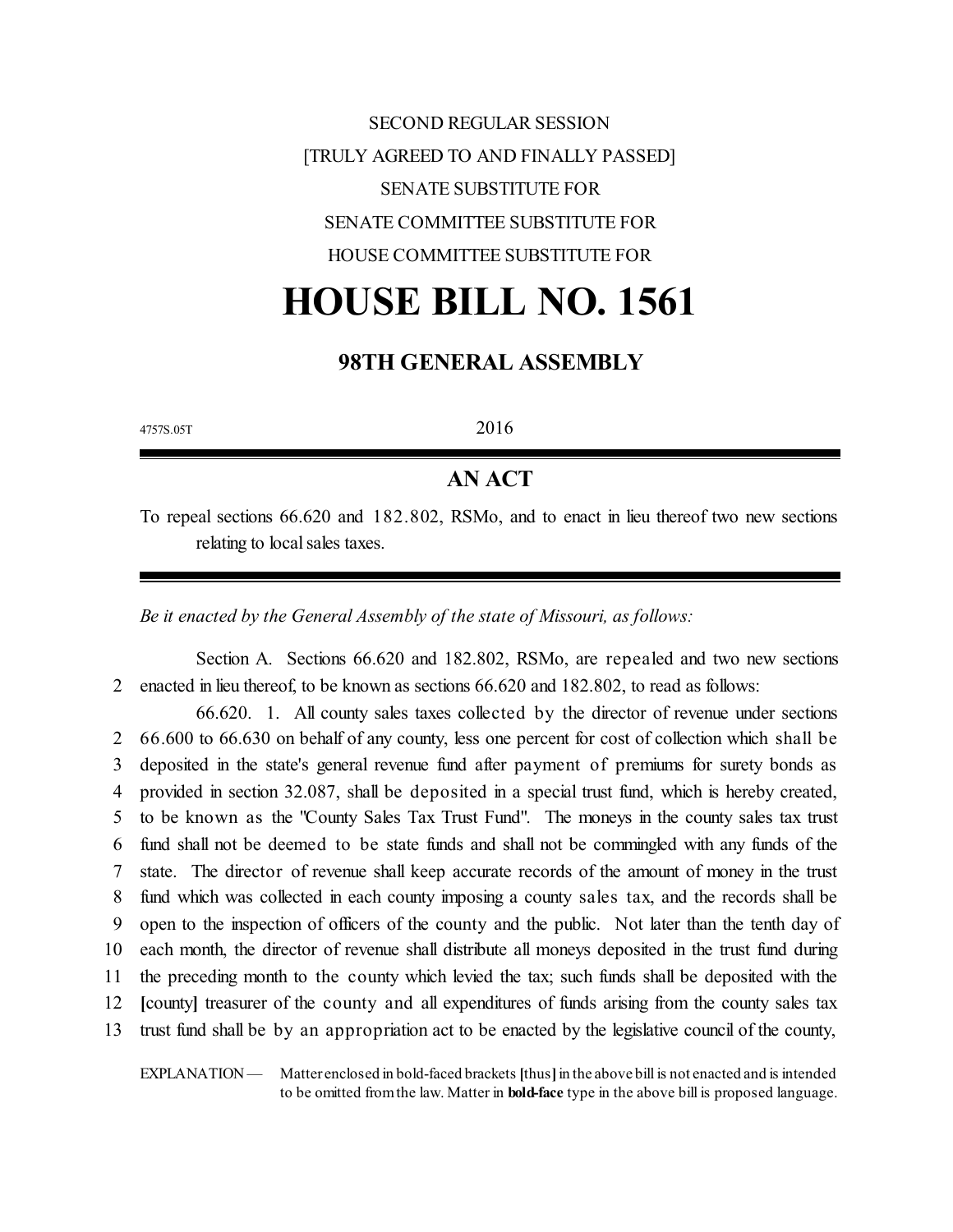and to the cities, towns and villages located wholly or partly within the county which levied the tax in the manner as set forth in sections 66.600 to 66.630.

 2. In any county not adopting an additional sales tax and alternate distribution system as provided in section 67.581, for the purposes of distributing the county sales tax, the county shall be divided into two groups, "Group A" and "Group B". Group A shall consist of all cities, towns and villages which are located wholly or partly within the county which levied the tax and which had a city sales tax in effect under the provisions of sections 94.500 to 94.550 on the day prior to the adoption of the county sales tax ordinance, except that beginning January 1, 1980, group A shall consist of all cities, towns and villages which are located wholly or partly within the county which levied the tax and which had a city sales tax approved by the voters of such city under the provisions of sections 94.500 to 94.550 on the day prior to the effective date of the county sales tax. For the purposes of determining the location of consummation of sales for distribution of funds to cities, towns and villages in group A, the boundaries of any such city, town or village shall be the boundary of that city, town or village as it existed on March 19, 1984. Group B shall consist of all cities, towns and villages which are located wholly or partly within the county which levied the tax and which did not have a city sales tax in effect under the provisions of sections 94.500 to 94.550 on the day prior to the adoption of the county sales tax ordinance, and shall also include all unincorporated areas of the county which levied the tax; except that, beginning January 1, 1980, group B shall consist of all cities, towns and villages which are located wholly or partly within the county which levied the tax and which did not have a city sales tax approved by the voters of such city under the provisions of sections 94.500 to 94.550 on the day prior to the effective date of the county sales tax and shall also include all unincorporated areas of the county which levied the tax.

 3. Until January 1, 1994, the director of revenue shall distribute to the cities, towns and villages in group A the taxes based on the location in which the sales were deemed consummated under section 66.630 and subsection 12 of section 32.087. Except for distribution governed by section 66.630, after deducting the distribution to the cities, towns and villages in group A, the director of revenue shall distribute the remaining funds in the county sales tax trust fund to the cities, towns and villages and the county in group B as follows: To the county which levied the tax, a percentage of the distributable revenue equal to the percentage ratio that the population of the unincorporated areas of the county bears to the total population of group B; and to each city, town or village in group B located wholly within the taxing county, a percentage of the distributable revenue equal to the percentage ratio that the population of such city, town or village bears to the total population of group B; and to each city, town or village located partly within the taxing county, a percentage of the distributable revenue equal to the percentage ratio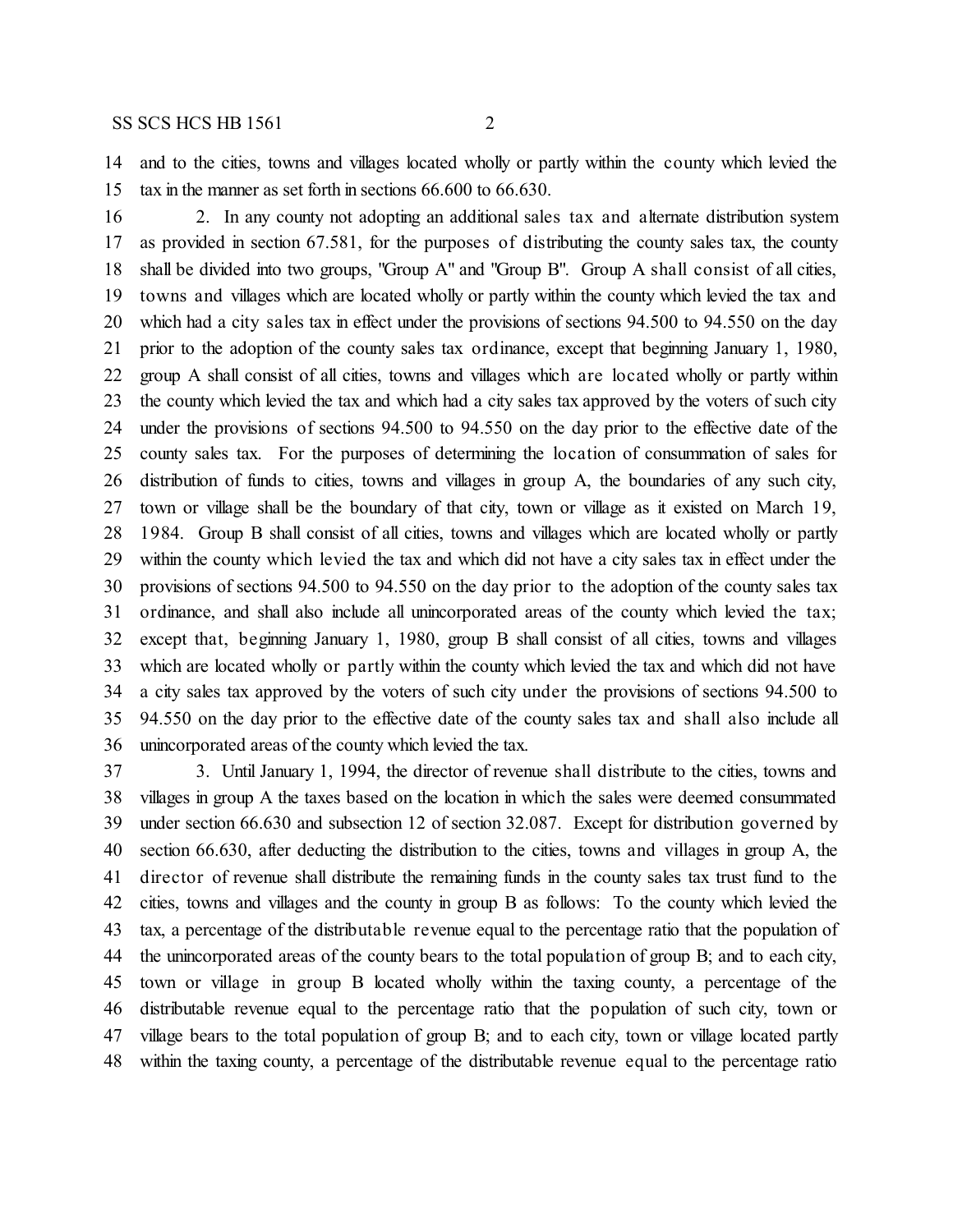that the population of that part of the city, town or village located within the taxing county bears to the total population of group B.

 4. From **[**and after**]** January 1, 1994, **until December 31, 2016,** the director of revenue shall distribute to the cities, towns and villages in group A a portion of the taxes based on the location in which the sales were deemed consummated under section 66.630 and subsection 12 of section 32.087 in accordance with the formula described in this subsection **and in subsection 6**. After deducting the distribution to the cities, towns and villages in group A, the director of revenue shall distribute funds in the county sales tax trust fund to the cities, towns and villages and the county in group B as follows: To the county which levied the tax, ten percent multiplied by the percentage of the population of unincorporated county which has been annexed or incorporated since April 1, 1993, multiplied by the total of all sales tax revenues countywide, and a percentage of the remaining distributable revenue equal to the percentage ratio that the population of unincorporated areas of the county bears to the total population of group B; and to each city, town or village in group B located wholly within the taxing county, a percentage of the remaining distributable revenue equal to the percentage ratio that the population of such city, town or village bears to the total population of group B; and to each city, town or village located partly within the taxing county, a percentage of the remaining distributable revenue equal to the percentage ratio that the population of that part of the city, town or village located within the taxing county bears to the total population of group B.

 5. **(1) Fromand after January 1, 2017, in each year in which the total revenues from the county sales tax collected under sections 66.600 to 66.630 inthe previous calendar year is less than or equal to the amount of such revenues which were collected in the calendar year 2014, the director of revenue shall distribute to the cities, towns, and villages in group A and the cities, towns, and villages, and the county in group B, the amounts required to be distributed under the formula described in subsection 4 and in subsection 6 of this section. From and after January 1, 2017, in each year in which the total revenues from the county sales tax collected under sections 66.600 to 66.630 in the previous calendar year is greater than the amount of such revenues which were collected in the calendar year 2014, the director of revenue shall distribute to the cities, towns, and villages in group A a portion of the taxes based on the location in which the sales were deemed consummated under section 66.630 and subsection 12 of section 32.087, in accordance with the formula described in this subsection and in subsection 6. After deducting the distribution to the cities, towns, and villages in group A, the director of revenue shall, subject to the limitation described in subdivision (2) of this subsection, distribute funds in the county sales tax trust fund to the cities, towns, and villages, and the county in group B as follows: to the county which levied the tax, ten percent multiplied by the percentage of the population of**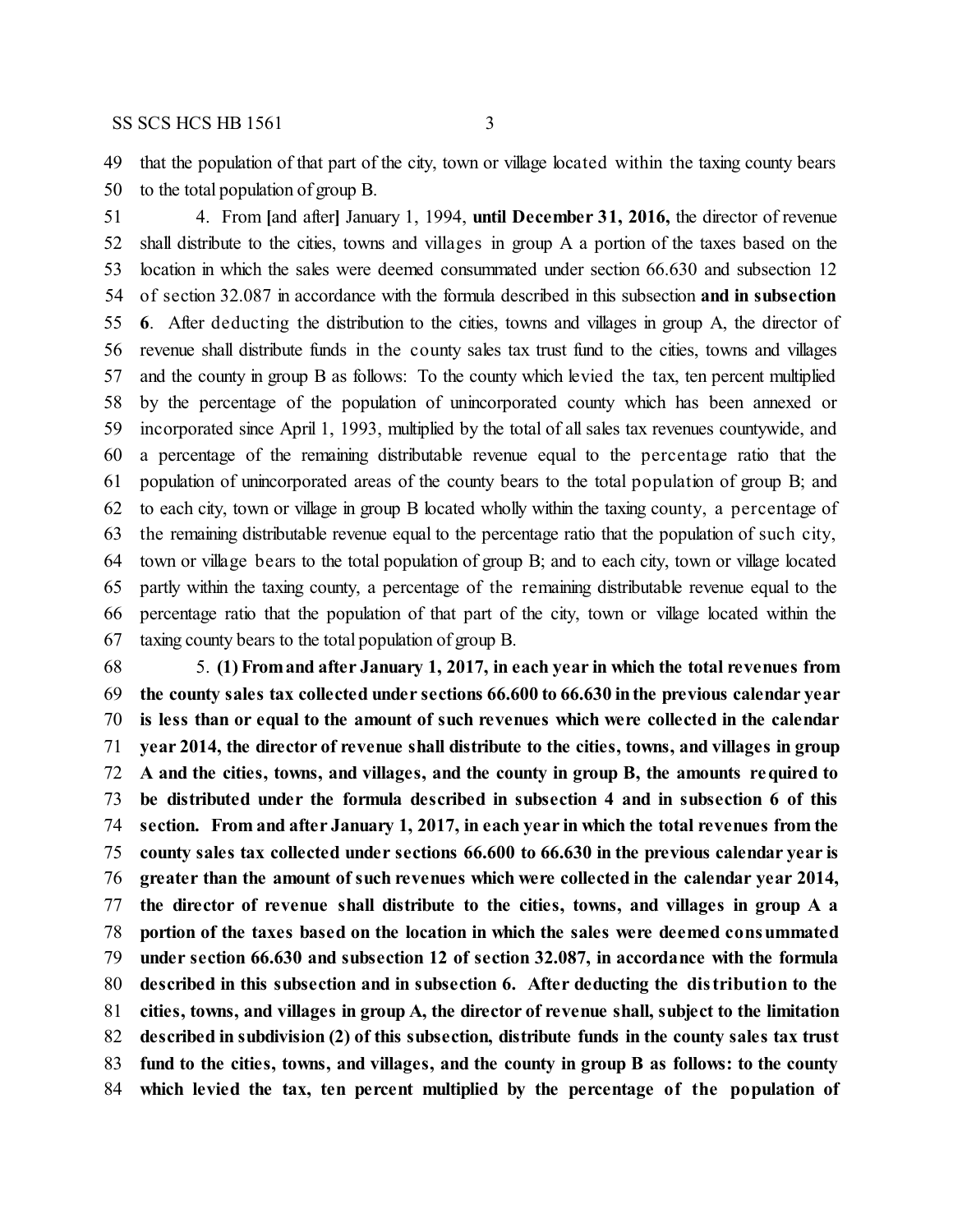**unincorporated county which has been annexed or incorporated since April 1, 1993, multiplied by the total of all sale s tax revenues countywide, and a percentage of the remaining distributable revenue equal to the percentage ratio that the population of unincorporated areas of the county bears to the total population of group B as adjusted such that no city, town, or village in group B shall receive a distribution that is less than fifty percent of the amount of taxes generated within such city, town, or village based on the location in which the sales were deemed consummated under section 66.630 and subsection 12 of section 32.087; and to each city, town, or village in group B located wholly within the taxing county, a percentage of the remaining distributable revenue equal to the percentage ratio that the population of such city, town, or village bears to the total population of group B, as adjusted such that no city, town, or village in group B shall receive a distribution that is less than fifty percent of the amount of taxes generated within such city, town, or village based on the location in which the sales were deemed consummated under section 66.630 and subsection 12 of section 32.087; and to each city, town, or village located partly within the taxing county, a pe rcentage of the remaining distributable revenue equal to the percentage ratio that the population of that part of the city, town, or village located within the taxing county bears to the total population of group B, as adjusted such that no city, town, or village in group B shall receive a distribution that is less than fifty percent of the amount of taxes generated within such city, town, or village based on the location in which the sales were deemed consummated under section 66.630 and subsection 12 of section 32.087.**

 **(2) For purposes of making any adjustment required by this subsection, the director of revenue shall, prior to any distribution to the county or to each city, town, or village in group B located wholly or partly within the taxing county, identify each city, town, or village in group B located wholly or partly within the taxing county that would receive a distribution that is less than fifty percent of the amount of taxes generated within such city, town, or village based on the location in which the sales were deemed consummated under section 66.630 and subsection 12 of section 32.087 if no adjustments were made and calculate the diffe rence between the amount that the distribution to each such city, town, or village would have been without any adjustment and the amount that equals fifty percent of the amount of taxes generated within such city, town, or village based on the location in which the sales were deemed consummated under section 66.630 andsubsection12 ofsection32.087. Thereafter, the director of revenue shall determine the amount of any adjustment under this subsection as follows:**

 **(a) If the aggregate amount of the difference calculated in accordance with this subsection is less than or equal to the aggregate increase in the remaining distributable**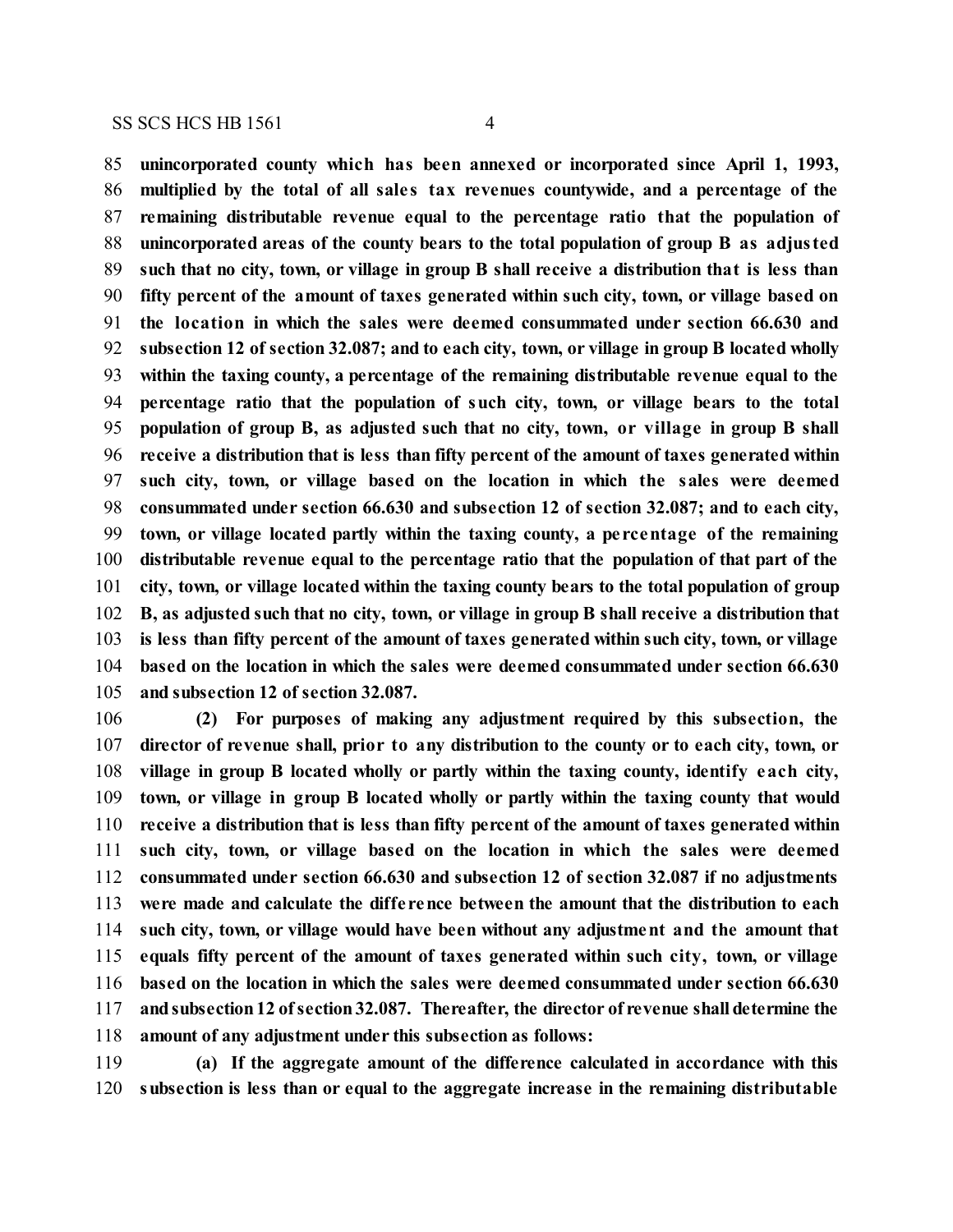**revenue for the applicable period in the current calendar year over the remaining**

 **distributable revenue for the corresponding period in the calendar year 2014, the director of revenue shall deduct the amount of such difference from the remaining distributable revenue and distribute an allocable portion of the amount of such difference to each city, town, or village that would otherwise have received a distribution that is less than fifty percent of the amount of taxe s gene rated within such city, town, or village based on the location in which the sales were deemedconsummatedunder section 66.630 and subsection 12 of section 32.087 if no adjustment were made, such that each such city, town, or village receives a distribution that is equal to fifty percent of the amount of taxes generated within such city, town, or village based on the location in which the sales we re de emed consummated under section 66.630 and subsection 12 of section 32.087;**

 **(b) If, however, the aggregate amount of the difference calculated in accordance with this subsection is greater that the aggregate increase in the remaining distributable revenue for the applicable period in the current calendar year over the remaining distributable revenue for the corresponding period in the calendar year 2014, the director of revenue shall deduct from the remaining distributable revenue an amount equal to the difference between the remaining distributable revenue for the applicable period in the current calendar year and the remaining distributable revenue for the corresponding period in the calendar year 2014 and distribute an allocable portion of the amount of such difference to each city, town, or village that would otherwise have received a distribution that is less than fifty percent of the amount of taxes generated within such city, town, or village based on the location in which the sales were deemed consummated under section 66.630 andsubsection12 of section 32.087 if no adjustment were made, such that eachsuch city, town, or village receives a distribution that includes an adjustment that is proportionate to the amount of the adjustment that would otherwise have been made if such adjustment were calculated in accordance with paragraph (a) of this subsection;**

 **(c) After determining the amount of the adjustment and making the allocation in accordance with paragraph (a) or (b) of this subsection, as applicable, the director of revenue shall thereafter distribute the remaining distributable revenue, as adjusted, to the county and to each city, town, or village in group B located wholly or partly within the taxing county in the manner provided in this subsection.**

 **(3) For purposes of this subsection, if a city, town, or village is partly in group A and partly in group B, the director of revenue shall calculate fifty percent of the amount of taxes generated within such city, town, or village based on the location in which the sales were deemed consummated under section 66.630 and subsection 12 of section 32.087 by multiplying fifty percent by the amount of all county sale s taxes collected by the director**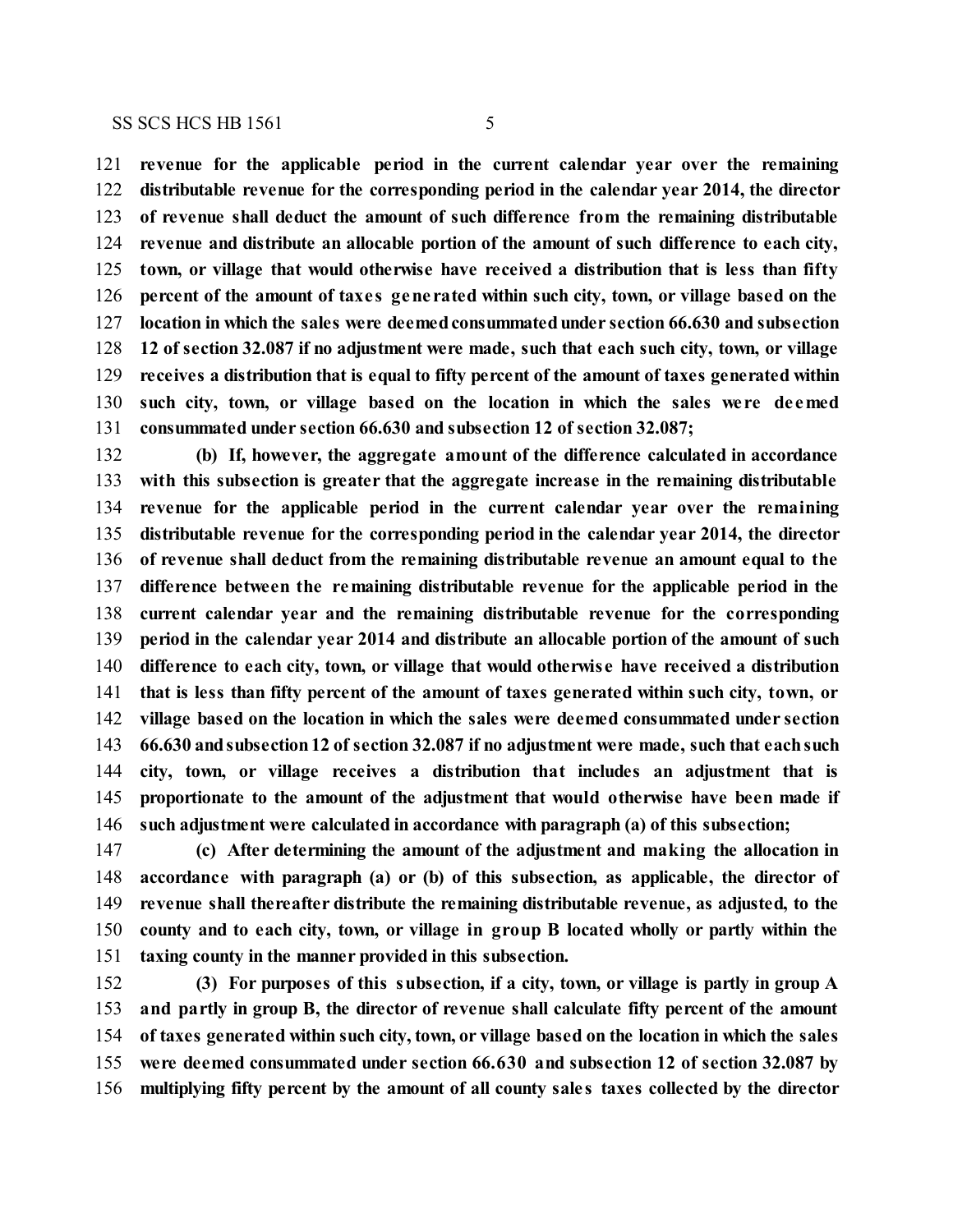**of revenue under sections 66.600 to 66.630, less one percent for cost of collection, that are generated within such city, town, or village based on the location in which the sales were deemed consummated under section66.630 andsubsection12 of section 32.087, regardless of whether such taxes are deemed consummated in group A or group B.**

 **6.** (1) For purposes of administering the distribution formula of **[**subsection**] subsections** 4 **and 5** of this section, the revenues arising each year from sales occurring within each group A city, town or village shall be distributed as follows: Until such revenues reach the adjusted county average, as hereinafter defined, there shall be distributed to the city, town or village all of such revenues reduced by the percentage which is equal to ten percent multiplied by the percentage of the population of unincorporated county which has been annexed or incorporated after April 1, 1993; and once revenues exceed the adjusted county average, total revenues shall be shared in accordance with the redistribution formula as defined in this subsection.

 (2) For purposes of this subsection, the "adjusted county average" is the per capita countywide average of all sales tax distributions during the prior calendar year reduced by the percentage which is equal to ten percent multiplied by the percentage of the population of unincorporated county which has been annexed or incorporated after April 1, 1993; the "redistribution formula" is as follows: During 1994, each group A city, town and village shall receive that portion of the revenues arising from sales occurring within the municipality that remains after deducting therefrom an amount equal to the cumulative sales tax revenues arising from sales within the municipality multiplied by the percentage which is the sum of ten percent multiplied by the percentage of the population of unincorporated county which has been annexed or incorporated after April 1, 1993, and the percentage, if greater than zero, equal to the product of 8.5 multiplied by the logarithm (to base 10) of the product of 0.035 multiplied by the total of cumulative per capita sales taxes arising from sales within the municipality less the adjusted county average. During 1995, each group A city, town and village shall receive that portion of the revenues arising from sales occurring within the municipality that remains after deducting therefrom an amount equal to the cumulative sales tax revenues arising from sales within the municipality multiplied by the percentage which is the sum of ten percent multiplied by the percentage of the population of unincorporated county which has been annexed or incorporated after April 1, 1993, and the percentage, if greater than zero, equal to the product of seventeen multiplied by the logarithm (to base 10) of the product of 0.035 multiplied by the total of cumulative per capita sales taxes arising from sales within the municipality less the adjusted county average. From January 1, 1996, until January 1, 2000, each group A city, town and village shall receive that portion of the revenues arising from sales occurring within the municipality that remains after deducting therefrom an amount equal to the cumulative sales tax revenues arising from sales within the municipality multiplied by the percentage which is the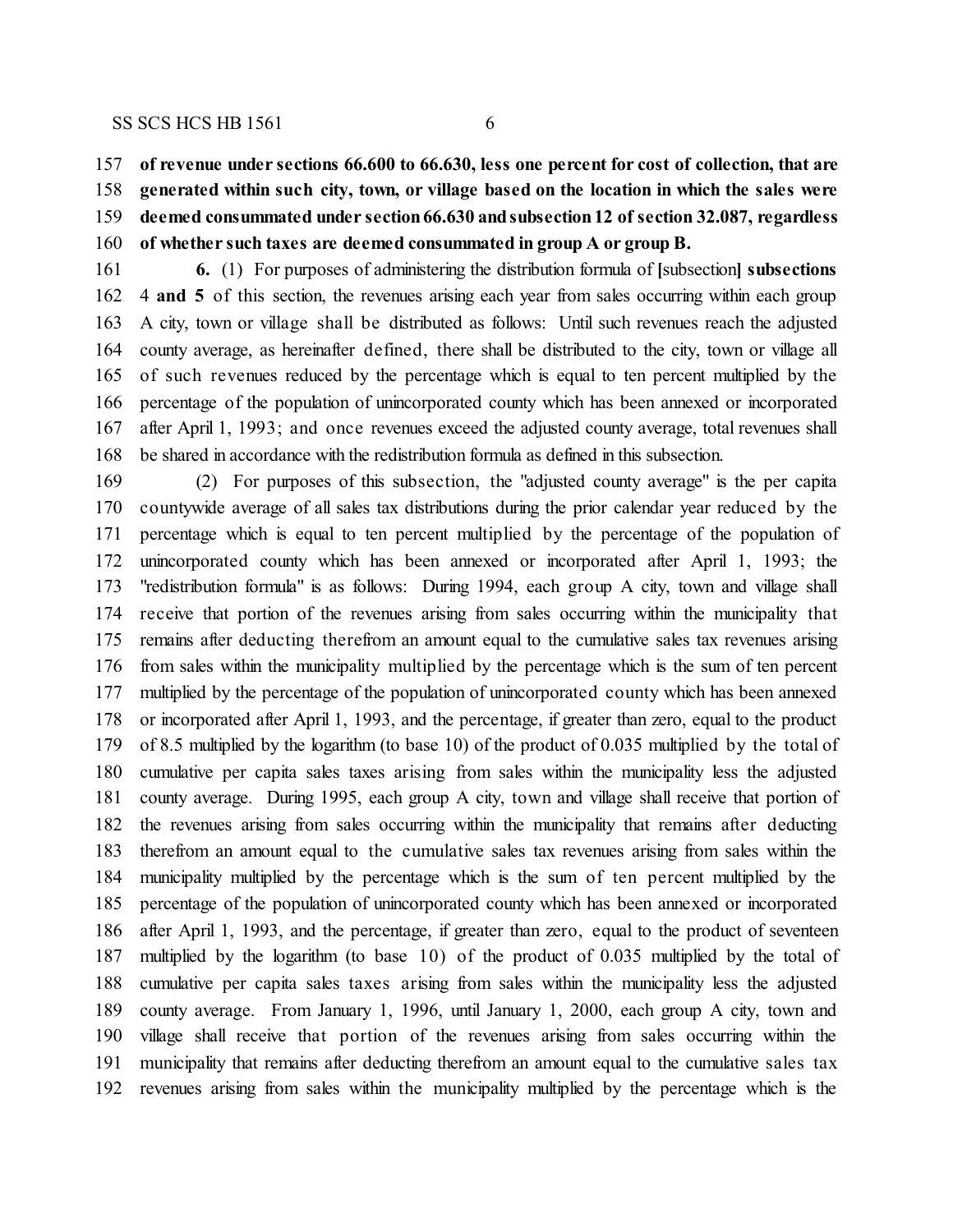adjusted county average by at least twenty-five percent.

 sum of ten percent multiplied by the percentage of the population of unincorporated county which has been annexed or incorporated after April 1, 1993, and the percentage, if greater than zero, equal to the product of 25.5 multiplied by the logarithm (to base 10) of the product of 0.035 multiplied by the total of cumulative per capita sales taxes arising from sales within the municipality less the adjusted county average. From and after January 1, 2000, the distribution formula covering the period from January 1, 1996, until January 1, 2000, shall continue to apply, except that the percentage computed for sales arising within the municipalities shall be not less than 7.5 percent for municipalities within which sales tax revenues exceed the adjusted county average, nor less than 12.5 percent for municipalities within which sales tax revenues exceed the

 (3) For purposes of applying the redistribution formula to a municipality which is partly within the county levying the tax, the distribution shall be calculated alternately for the municipality as a whole, except that the factor for annexed portion of the county shall not be applied to the portion of the municipality which is not within the county levying the tax, and for the portion of the municipality within the county levying the tax. Whichever calculation results in the larger distribution to the municipality shall be used.

 (4) Notwithstanding any other provision of this section, the fifty percent of additional sales taxes as described in section 99.845 arising from economic activities within the area of a redevelopment project established after July 12, 1990, pursuant to sections 99.800 to 99.865, while tax increment financing remains in effect shall be deducted from all calculations of countywide sales taxes, shall be distributed directly to the municipality involved, and shall be disregarded in calculating the amounts distributed or distributable to the municipality. Further, any agreement, contract or covenant entered into prior to July 12, 1990, between a municipality and any other political subdivision which provides for an appropriation of incremental sales tax revenues to the special allocation fund of a tax increment financing project while tax increment financing remains in effect shall continue to be in full force and effect and the sales taxes so appropriated shall be deducted from all calculations of countywide sales taxes, shall be distributed directly to the municipality involved, and shall be disregarded in calculating the amounts distributed or distributable to the municipality. In addition, and notwithstanding any other provision of this chapter to the contrary, economic development funds shall be distributed in full to the municipality in which the sales producing them were deemed consummated. Additionally, economic development funds shall be deducted from all calculations of countywide sales taxes and shall be disregarded in calculating the amounts distributed or distributable to the municipality. As used in this subdivision, the term "economic development funds" means the amount of sales tax revenue generated in any fiscal year by projects authorized pursuant to chapter 99 or chapter 100 in connection with which such sales tax revenue was pledged as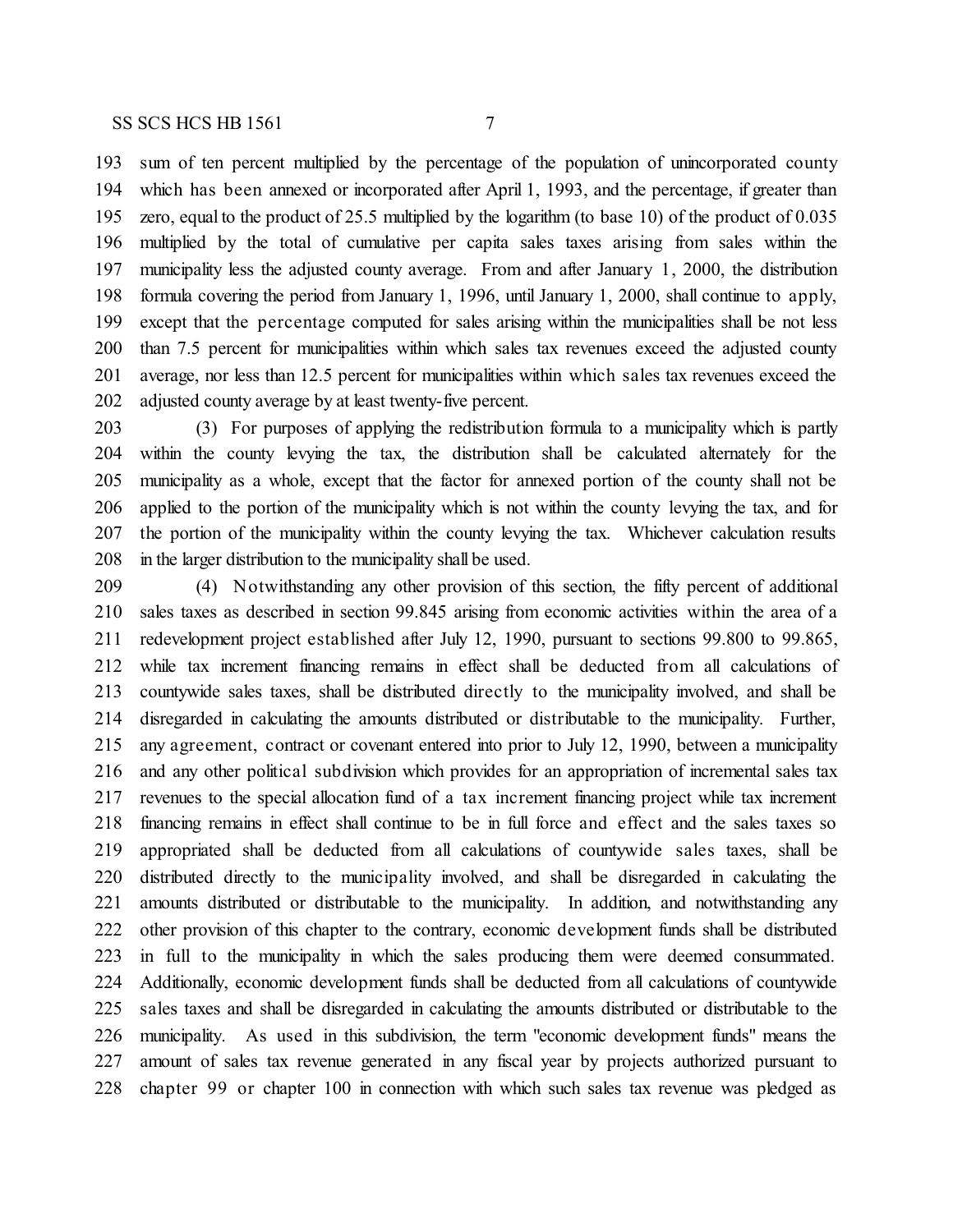security for, or was guaranteed by a developer to be sufficient to pay, outstanding obligations under any agreement authorized by chapter 100, entered into or adopted prior to September 1, 1993, between a municipality and another public body. The cumulative amount of economic development funds allowed under this provision shall not exceed the total amount necessary to amortize the obligations involved.

 **[**6.**] 7.** If the qualified voters of any city, town or village vote to change or alter its boundaries by annexing any unincorporated territory included in group B or if the qualified voters of one or more city, town or village in group A and the qualified voters of one or more city, town or village in group B vote to consolidate, the area annexed or the area consolidated which had been a part of group B shall remain a part of group B after annexation or consolidation. After the effective date of the annexation or consolidation, the annexing or consolidated city, town or village shall receive a percentage of the group B distributable revenue equal to the percentage ratio that the population of the annexed or consolidated area bears to the total population of group B and such annexed area shall not be classified as unincorporated area for determination of the percentage allocable to the county. If the qualified voters of any two or more cities, towns or villages in group A each vote to consolidate such cities, towns or villages, then such consolidated cities, towns or villages shall remain a part of group A. For the purpose of sections 66.600 to 66.630, population shall be as determined by the last federal decennial census or the latest census that determines the total population of the county and all political subdivisions therein. For the purpose of calculating the adjustment based on the percentage of unincorporated county population which is annexed after April 1, 1993, the accumulated percentage immediately before each census shall be used as the new percentage base after such census. After any annexation, incorporation or other municipal boundary change affecting the unincorporated area of the county, the chief elected official of the county shall certify the new population of the unincorporated area of the county and the percentage of the population which has been annexed or incorporated since April 1, 1993, to the director of revenue. After the adoption of the county sales tax ordinance, any city, town or village in group A may by adoption of an ordinance by its governing body cease to be a part of group A and become a part of group B. Within ten days after the adoption of the ordinance transferring the city, town or village from one group to the other, the clerk of the transferring city, town or village shall forward to the director of revenue, by registered mail, a certified copy of the ordinance. Distribution to such city as a part of its former group shall cease and as a part of its new group shall begin on the first day of January of the year following notification to the director of revenue, provided such notification is received by the director of revenue on or before the first day of July of the year in which the transferring ordinance is adopted. If such notification is received by the director of revenue after the first day of July of the year in which the transferring ordinance is adopted, then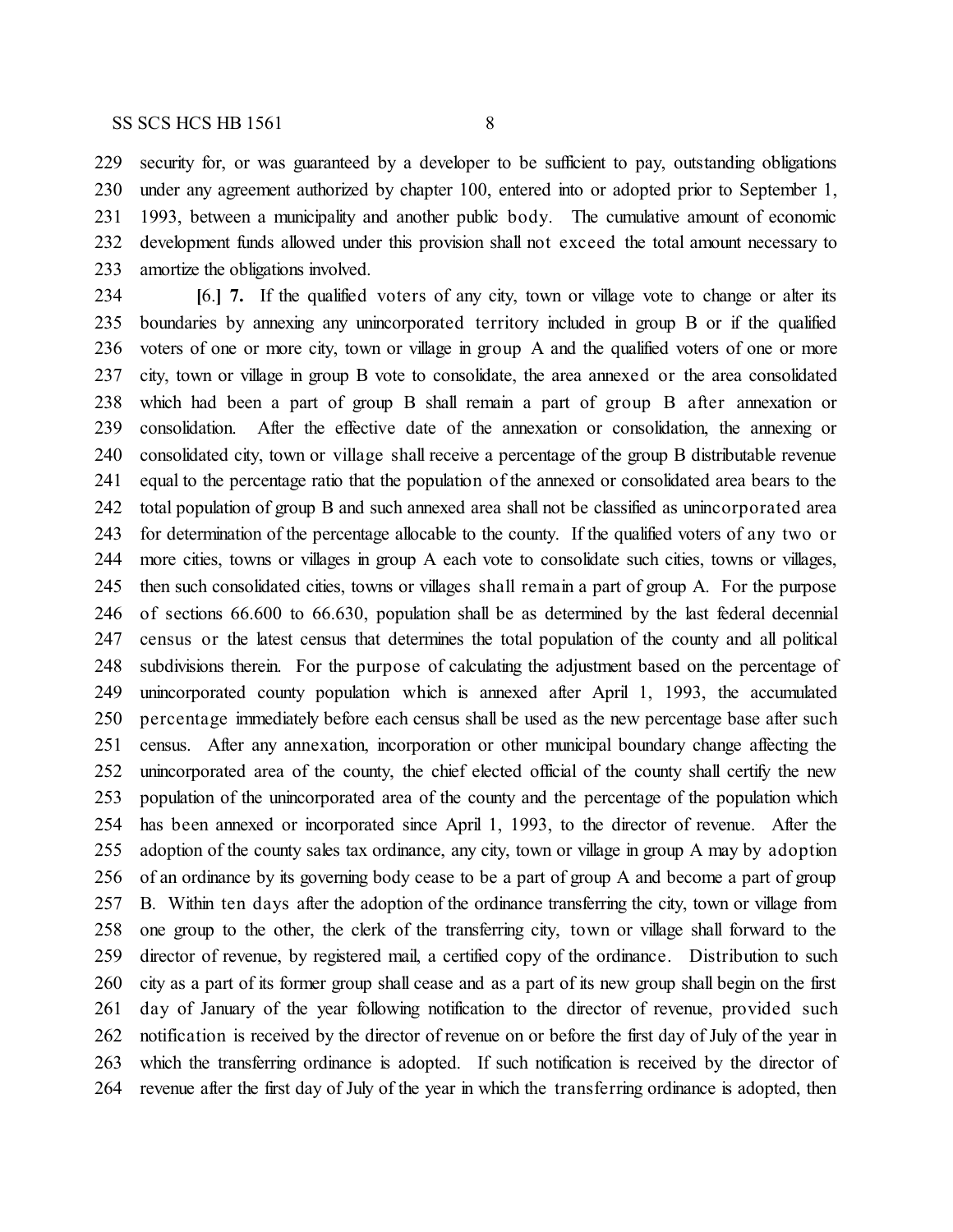distribution to such city as a part of its former group shall cease and as a part of its new group shall begin the first day of July of the year following such notification to the director of revenue. Once a group A city, town or village becomes a part of group B, such city may not transfer back to group A.

 **[**7.**] 8.** If any city, town or village shall hereafter change or alter its boundaries, the city clerk of the municipality shall forward to the director of revenue, by registered mail, a certified copy of the ordinance adding or detaching territory from the municipality. The ordinance shall reflect the effective date thereof, and shall be accompanied by a map of the municipality clearly showing the territory added thereto or detached therefrom. Upon receipt of the ordinance and map, the tax imposed by sections 66.600 to 66.630 shall be redistributed and allocated in accordance with the provisions of this section on the effective date of the change of the municipal boundary so that the proper percentage of group B distributable revenue is allocated to the municipality in proportion to any annexed territory. If any area of the unincorporated county elects to incorporate subsequent to the effective date of the county sales tax as set forth in sections 66.600 to 66.630, the newly incorporated municipality shall remain a part of group B. The city clerk of such newly incorporated municipality shall forward to the director of revenue, by registered mail, a certified copy of the incorporation election returns and a map of the municipality clearly showing the boundaries thereof. The certified copy of the incorporation election returns shall reflect the effective date of the incorporation. Upon receipt of the incorporation election returns and map, the tax imposed by sections 66.600 to 66.630 shall be distributed and allocated in accordance with the provisions of this section on the effective date of the incorporation.

 **[**8.**] 9.** The director of revenue may authorize the state treasurer to make refunds from the amounts in the trust fund and credited to any county for erroneous payments and overpayments made, and may redeem dishonored checks and drafts deposited to the credit of such counties. If any county abolishes the tax, the county shall notify the director of revenue of the action at least ninety days prior to the effective date of the repeal and the director of revenue may order retention in the trust fund, for a period of one year, of two percent of the amount collected after receipt of such notice to cover possible refunds or overpayment of the tax and to redeem dishonored checks and drafts deposited to the credit of such accounts. After one year has elapsed after the effective date of abolition of the tax in such county, the director of revenue shall remit the balance in the account to the county and close the account of that county. The director of revenue shall notify each county of each instance of any amount refunded or any check redeemed from receipts due the county.

 **[**9.**] 10.** Except as modified in sections 66.600 to 66.630, all provisions of sections 32.085 and 32.087 shall apply to the tax imposed under sections 66.600 to 66.630.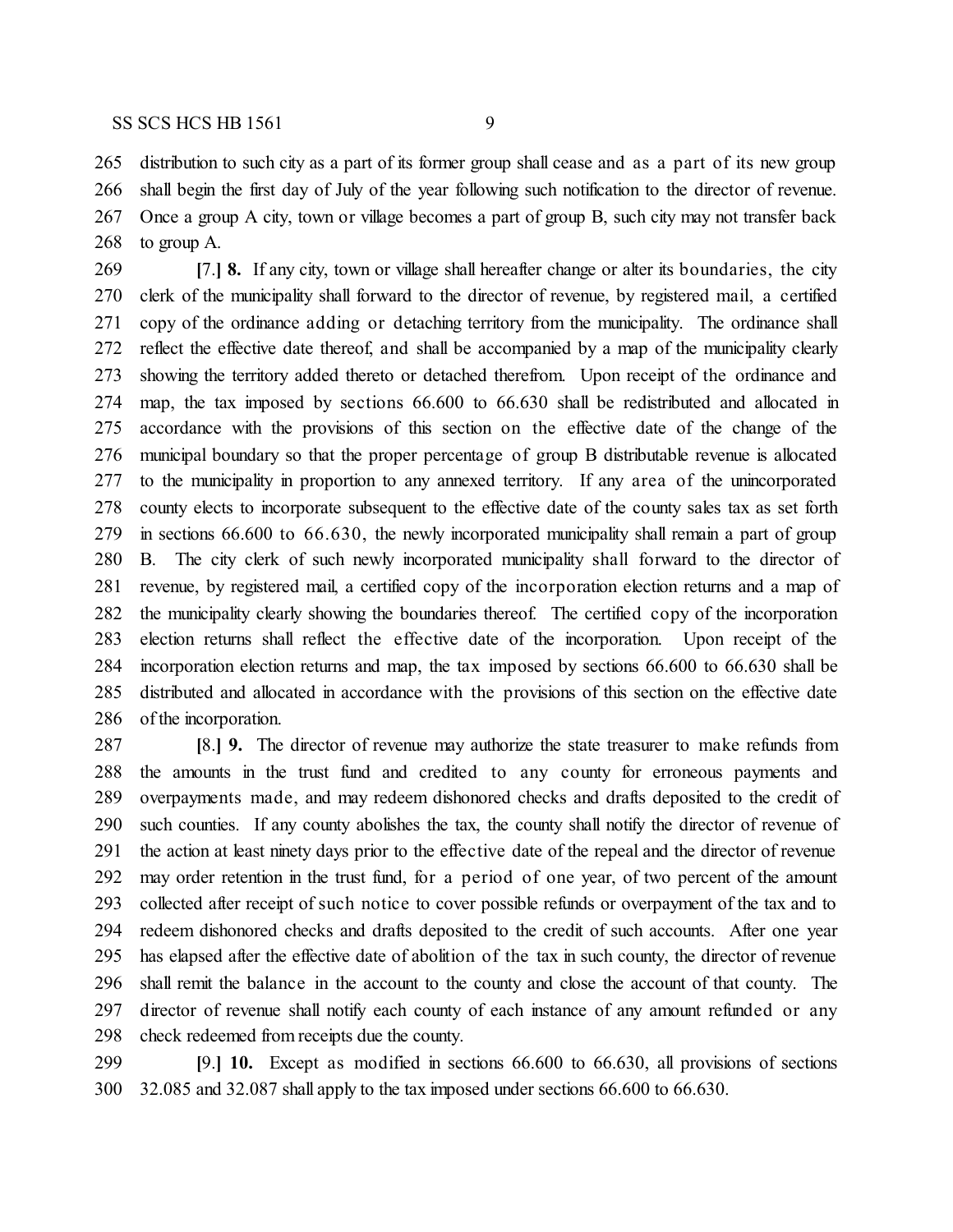182.802. 1. (1) Any public library district located in any of the following counties may impose a tax as provided in this section:

 (a) At least partially within any county of the third classification without a township form of government and with more than forty thousand eight hundred but fewer than forty thousand nine hundred inhabitants;

 (b) Any county of the third classification without a township form of government and with more than thirteen thousand five hundred but fewer than thirteen thousand six hundred inhabitants;

 (c) Any county of the third classification without a township form of government and with more than thirteen thousand two hundred but fewer than thirteen thousand three hundred inhabitants;

 (d) Any county of the third classification with a township form of government and with more than twenty-nine thousand seven hundred but fewer than twenty-nine thousand eight hundred inhabitants;

 (e) Any county of the second classification with more than nineteen thousand seven hundred but fewer than nineteen thousand eight hundred inhabitants;

 (f) Any county of the third classification with a township form of government and with more than thirty-three thousand one hundred but fewer than thirty-three thousand two hundred inhabitants;

 (g) Any county of the third classification without a township form of government and with more than eighteen thousand but fewer than twenty thousand inhabitants and with a city of the third classification with more than six thousand but fewer than seven thousand inhabitants as the county seat;

 (h) Any county of the fourth classification with more than twenty thousand but fewer than thirty thousand inhabitants**; or**

 **(i) Any county of the third classification with more than thirteen thousand nine hundred but fewer than fourteen thousand inhabitants**.

 (2) Any public library district listed in subdivision (1) of this subsection may, by a majority vote of its board of directors, impose a tax not to exceed one-half of one cent on all retail sales subject to taxation under sections 144.010 to 144.525 for the purpose of funding the operation and maintenance of public libraries within the boundaries of such library district. The tax authorized by this subsection shall be in addition to all other taxes allowed by law. No tax under this subsection shall become effective unless the board of directors submits to the voters of the district, at a county or state general, primary or special election, a proposal to authorize the tax, and such tax shall become effective only after the majority of the voters voting on such tax approve such tax.